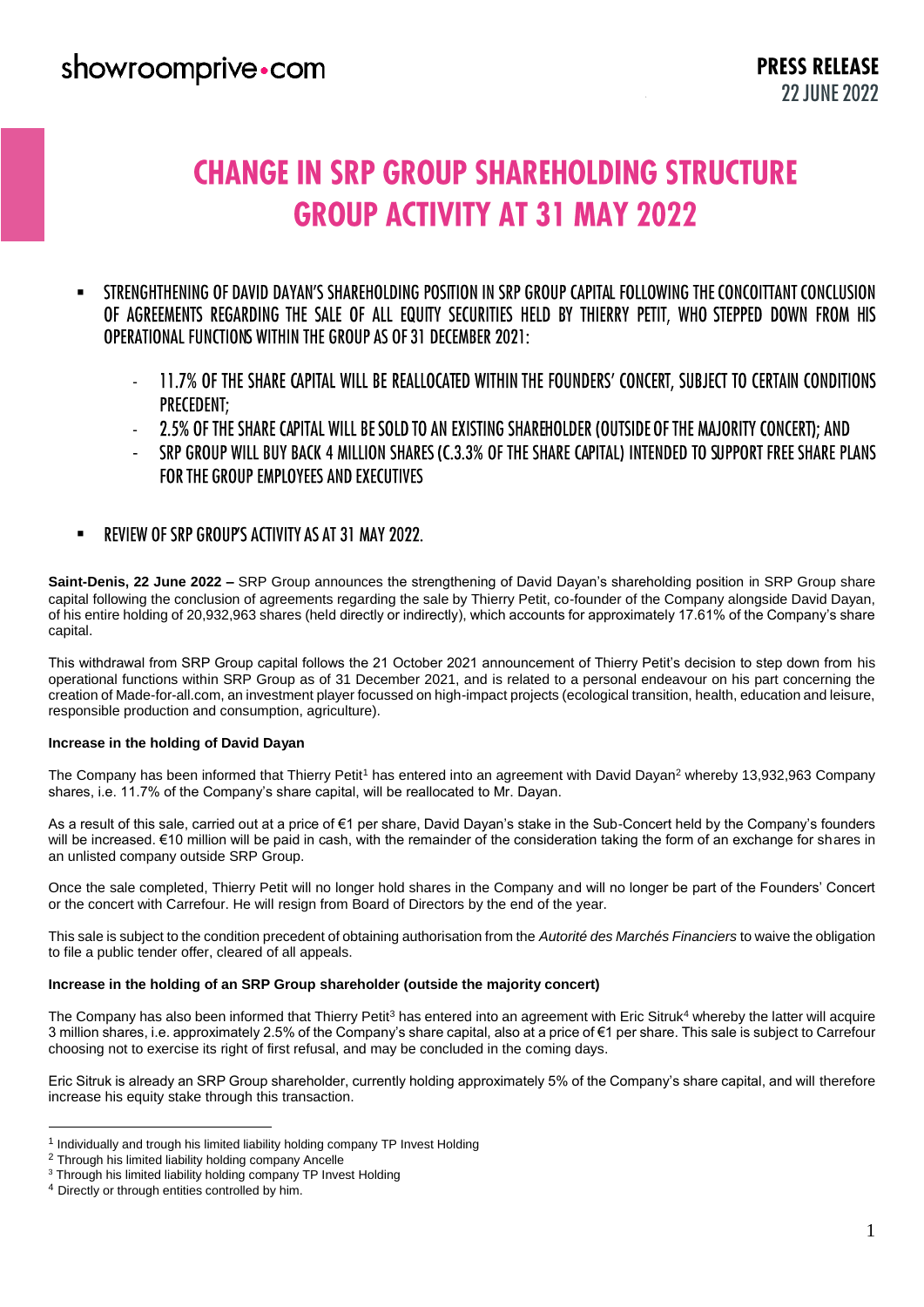David Dayan has committed to voting in favour of appointing Eric Sitruk as board member should Mr Sitruk request such an appointment, and provided that he maintains an equity interest exceeding 7% of the share capital.

#### **SRP Group buys back shares to promote employees and executive retention**

SRP Group announces that it has entered into an agreement with Thierry Petit<sup>5</sup> to purchase 4 million SRP Group shares, i.e. approximately 3.36% of the share capital, at a price of €1 per share. These shares will serve to support existing free share plans for the benefit of Group employees and executives, as well as additional plans to be implemented in the near future, subject to adoption of the 23<sup>rd</sup> resolution submitted to the General Meeting of 22 June 2022.

The Company wishes to seize the opportunity provided by Thierry Petit's withdrawal from the capital of SRP Group to secure the provision of shares under the free share plans without diluting the holdings of existing shareholders, for an amount it considers reasonable given the current share price, representing a discount of approximately 16% with regard to the last quoted share price and standing lower than the 1-month, 3-month and 6-month averages. In addition, such disbursement would not strain the Company's existing cash resources in relation to its development needs. This sale will be fully funded by the Company's cash on hand.

This sale is also subject to Carrefour choosing not to exercise its right of first refusal, and may be concluded in the coming days.

This agreement, which constitutes a regulated agreement, was authorised as such by the 21 June 2022 meeting of the Company's Board of Directors.

#### **SRP Group activity at 31 May**

At the end of the Q1 of the current financial year, the Company announced that it could deliver a satisfactory EBITDA margin for the 2022 financial year and expected a decrease in revenue for the first half of the year.

In light of the information available to date and as expected, Showroomprivé confirms that the Q2 2022 activity reflects the same downward trend observed in Q1 2022. Furthermore, the Company specifies that EBITDA stood at approximately €9 million as of 31 May 2022.

H1 2022 results will be announced as planned on 28 July, after the closing of the financial statements as of end of June and the review by the Statutory Auditors.

David Dayan, Co-founder and CEO of Showroomprivé, stated: *"Over the past 15 years, Showroomprivé has become a leading ecommerce player in France. Together with the management team and all employees, I am fully committed to further developing our Group. We firmly believe that Showroomprivé has what it takes to ensure its long-term growth. I have total confidence in Showroomprivé, a company of extraordinary potential, and this faith motivated me to increase my equity position. This new chapter is also a shared*  adventure: that is why the Group is buying back shares, with the aim of allocating them to select employees and executives who ensure *Showroomprivé's dynamism day after day. I believe in them, in us, and in Showroomprivé".*

## **UPCOMING INFORMATION**

- General Meeting: 22 June 2022
- H1 2022 results: 28 July 2022

### **FORWARD-LOOKING STATEMENTS**

This press release contains only summary information and is not intended to be comprehensive.

This press release may contain forward-looking information and statements about the Group and its subsidiaries. These statements include financial projections and estimates and their underlying assumptions, statements regarding plans, objectives and expectations with respect to future operations, products and services, and statements regarding future performance. Forward-looking statements may be identified by the words "believe," "expect," "anticipate," "goal" or similar expressions. Although the Group appreciates that the expectations reflected in such forward-looking statements are reasonable, investors and the Group's shareholders are cautioned that forward-looking information and statements are subject to numerous risks and uncertainties, many of which are difficult to predict and generally beyond the control of the Group, which could cause actual results and developments to differ materially and adversely from those expressed in, or implied or projected by, the forward-looking information and statements. These risks and uncertainties include those discussed or identified in filings with the *Autorité des Marchés Financiers* (France's financial markets authority) made or to be made by the Group (particularly those detailed in Chapter 4 of the Company's registration document). The Group makes no commitment to publicly update its forward-looking statements, whether as a result of new information, future events or otherwise.

## **AROUT SHOWROOMPRIVE**

 $\overline{a}$